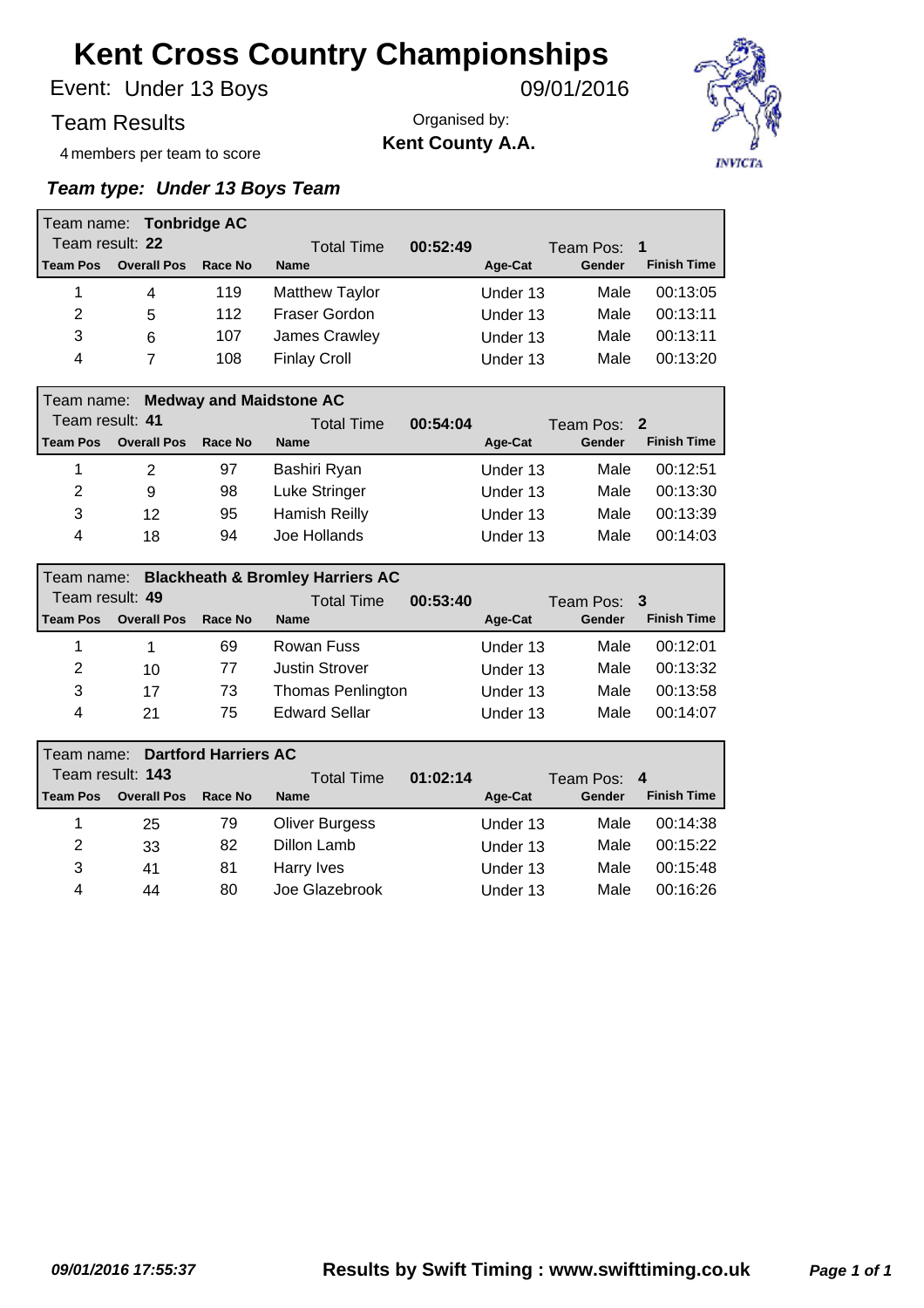Under 15 Boys Event: 09/01/2016

Team Results

Organised by: **Kent County A.A.**



4 members per team to score

#### *Team type: Under 15 Boys Team*

|                                             | Team name: Tonbridge AC |         |                  |          |          |             |                    |
|---------------------------------------------|-------------------------|---------|------------------|----------|----------|-------------|--------------------|
| Team result: 32                             |                         |         | Total Time       | 01:08:57 |          | Team Pos: 1 |                    |
| l Team Pos                                  | <b>Overall Pos</b>      | Race No | <b>Name</b>      |          | Age-Cat  | Gender      | <b>Finish Time</b> |
| 1                                           | 3                       | 253     | James Stoney     |          | Under 15 | Male        | 00:16:46           |
| 2                                           | 7                       | 247     | James Kingston   |          | Under 15 | Male        | 00:17:09           |
| 3                                           | 8                       | 252     | Daniel Schofield |          | Under 15 | Male        | 00:17:11           |
| 4                                           | 14                      | 246     | Toby Emm         |          | Under 15 | Male        | 00:17:50           |
| the company's company's company's company's |                         |         |                  |          |          |             |                    |

|                 |                    |         | Team name: Blackheath & Bromley Harriers AC |          |          |             |                    |
|-----------------|--------------------|---------|---------------------------------------------|----------|----------|-------------|--------------------|
| Team result: 53 |                    |         | <b>Total Time</b>                           | 01:10:49 |          | Team Pos: 2 |                    |
| <b>Team Pos</b> | <b>Overall Pos</b> | Race No | <b>Name</b>                                 |          | Age-Cat  | Gender      | <b>Finish Time</b> |
|                 | 4                  | 203     | Angus Harrington                            |          | Under 15 | Male        | 00:16:54           |
| 2               | 9                  | 201     | Joseph Georgiadis                           |          | Under 15 | Male        | 00:17:16           |
| 3               | 19                 | 209     | <b>Robert Suckling</b>                      |          | Under 15 | Male        | 00:18:12           |
| 4               | 21                 | 197     | Coleman Corry                               |          | Under 15 | Male        | 00:18:25           |

|                 | Team name: Medway and Maidstone AC |         |                   |          |             |                    |  |  |  |  |
|-----------------|------------------------------------|---------|-------------------|----------|-------------|--------------------|--|--|--|--|
| Team result: 61 |                                    |         | <b>Total Time</b> | 01:11:22 | Team Pos: 3 |                    |  |  |  |  |
| l Team Pos      | <b>Overall Pos</b>                 | Race No | <b>Name</b>       | Age-Cat  | Gender      | <b>Finish Time</b> |  |  |  |  |
| 1               | 5                                  | 233     | Quinn Austin      | Under 15 | Male        | 00:16:55           |  |  |  |  |
| 2               | 12                                 | 232     | Reegan Archer     | Under 15 | Male        | 00:17:31           |  |  |  |  |
| 3               | 18                                 | 234     | Ben Blake         | Under 15 | Male        | 00:18:10           |  |  |  |  |
| 4               | 26                                 | 238     | Ben Hughes        | Under 15 | Male        | 00:18:45           |  |  |  |  |

|                 | Team name: Invicta East Kent AC |         |                         |          |          |             |                    |  |  |  |  |
|-----------------|---------------------------------|---------|-------------------------|----------|----------|-------------|--------------------|--|--|--|--|
| Team result: 78 |                                 |         | <b>Total Time</b>       | 01:12:56 |          | Team Pos: 4 |                    |  |  |  |  |
| <b>Team Pos</b> | <b>Overall Pos</b>              | Race No | <b>Name</b>             |          | Age-Cat  | Gender      | <b>Finish Time</b> |  |  |  |  |
| 1               | 6                               | 222     | Joseph Griffiths        |          | Under 15 | Male        | 00:17:04           |  |  |  |  |
| 2               | 13                              | 220     | <b>Marcus Etheridge</b> |          | Under 15 | Male        | 00:17:44           |  |  |  |  |
| 3               | 23                              | 224     | Joseph Laffey           |          | Under 15 | Male        | 00:18:30           |  |  |  |  |
| 4               | 36                              | 221     | Cole Gibbens            |          | Under 15 | Male        | 00:19:37           |  |  |  |  |

|                 | Team name: Bexley AC |         |                       |          |          |             |                    |
|-----------------|----------------------|---------|-----------------------|----------|----------|-------------|--------------------|
| Team result: 91 |                      |         | <b>Total Time</b>     | 01:14:30 |          | Team Pos: 5 |                    |
| <b>Team Pos</b> | <b>Overall Pos</b>   | Race No | <b>Name</b>           |          | Age-Cat  | Gender      | <b>Finish Time</b> |
|                 | 10                   | 189     | Jack Higgins          |          | Under 15 | Male        | 00:17:22           |
| 2               | 11                   | 190     | Ted Higgins           |          | Under 15 | Male        | 00:17:27           |
| 3               | 24                   | 193     | <b>Ronnie Stowell</b> |          | Under 15 | Male        | 00:18:31           |
| 4               | 46                   | 192     | Matthew Roach         |          | Under 15 | Male        | 00:21:09           |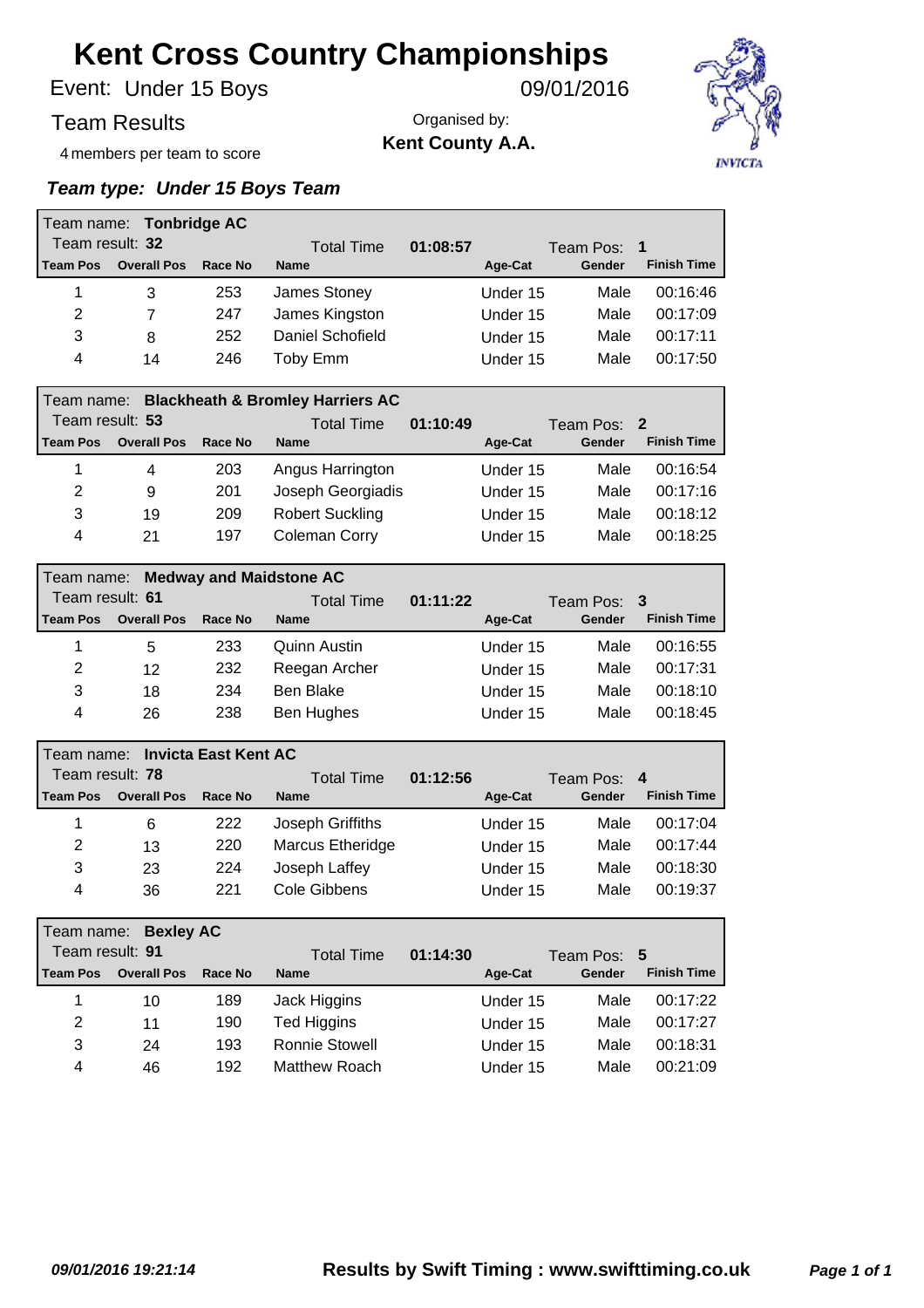Under 17 Men Event: 09/01/2016

Team Results

Organised by: **Kent County A.A.**



4 members per team to score

#### *Team type: Under 17 Mens Team*

|                 | Team name: Tonbridge AC            |         |                                   |          |          |             |                    |
|-----------------|------------------------------------|---------|-----------------------------------|----------|----------|-------------|--------------------|
| Team result: 14 |                                    |         | <b>Total Time</b>                 | 01:31:43 |          | Team Pos: 1 |                    |
| Team Pos        | <b>Overall Pos</b>                 | Race No | <b>Name</b>                       |          | Age-Cat  | Gender      | <b>Finish Time</b> |
| 1               | 1                                  | 386     | Alasdair Kinloch                  |          | Under 17 | Male        | 00:22:04           |
| $\overline{2}$  | 3                                  | 384     | Jamie Goodge                      |          | Under 17 | Male        | 00:22:40           |
| 3               | 4                                  | 390     | James Puxty                       |          | Under 17 | Male        | 00:23:12           |
| 4               | 6                                  | 381     | <b>Samuel Crick</b>               |          | Under 17 | Male        | 00:23:46           |
|                 |                                    |         |                                   |          |          |             |                    |
|                 | Team name: Medway and Maidstone AC |         |                                   |          |          |             |                    |
| Team result: 43 |                                    |         | <b>Total Time</b>                 | 01:36:00 |          | Team Pos: 2 |                    |
| Team Pos        | <b>Overall Pos</b>                 | Race No | <b>Name</b>                       |          | Age-Cat  | Gender      | <b>Finish Time</b> |
| 1               | $\overline{2}$                     | 359     | Jake Berry                        |          | Under 17 | Male        | 00:22:21           |
| 2               | 11                                 | 364     | Simon Habtom                      |          | Under 17 | Male        | 00:24:24           |
| 3               | 13                                 | 362     | Jacques Cunningham-Marsh Under 17 |          |          | Male        | 00:24:27           |

| l Team name:<br>Team result: 60 |                    |         | <b>Blackheath &amp; Bromley Harriers AC</b><br>Total Time | 01:38:43 |          | Team Pos: 3 |                    |
|---------------------------------|--------------------|---------|-----------------------------------------------------------|----------|----------|-------------|--------------------|
| <b>Team Pos</b>                 | <b>Overall Pos</b> | Race No | <b>Name</b>                                               |          | Age-Cat  | Gender      | <b>Finish Time</b> |
|                                 |                    | 338     | Marco Arcuri                                              |          | Under 17 | Male        | 00:23:52           |
| 2                               | 8                  | 339     | Joss Barber                                               |          | Under 17 | Male        | 00:24:12           |
| 3                               | 19                 | 343     | Lewis Mills                                               |          | Under 17 | Male        | 00:24:52           |
| 4                               | 26                 | 341     | <b>Charlie Davis</b>                                      |          | Under 17 | Male        | 00:25:46           |

4 17 368 Maxwell Phillips Under 17 Male 00:24:47

|                 | Team name: Cambridge Harriers |         |                               |          |             |                    |
|-----------------|-------------------------------|---------|-------------------------------|----------|-------------|--------------------|
|                 | Team result: 107              |         | 01:50:28<br><b>Total Time</b> |          | Team Pos: 4 |                    |
| <b>Team Pos</b> | <b>Overall Pos</b>            | Race No | <b>Name</b>                   | Age-Cat  | Gender      | <b>Finish Time</b> |
| 1               | 5                             | 347     | Noah Armitage-Hookes          | Under 17 | Male        | 00:23:17           |
| 2               | 24                            | 352     | Reece Miles                   | Under 17 | Male        | 00:25:36           |
| 3               | 38                            | 350     | Kieran Harmsworth             | Under 17 | Male        | 00:29:04           |
| 4               | 40                            | 348     | John Christopher              | Under 17 | Male        | 00:32:29           |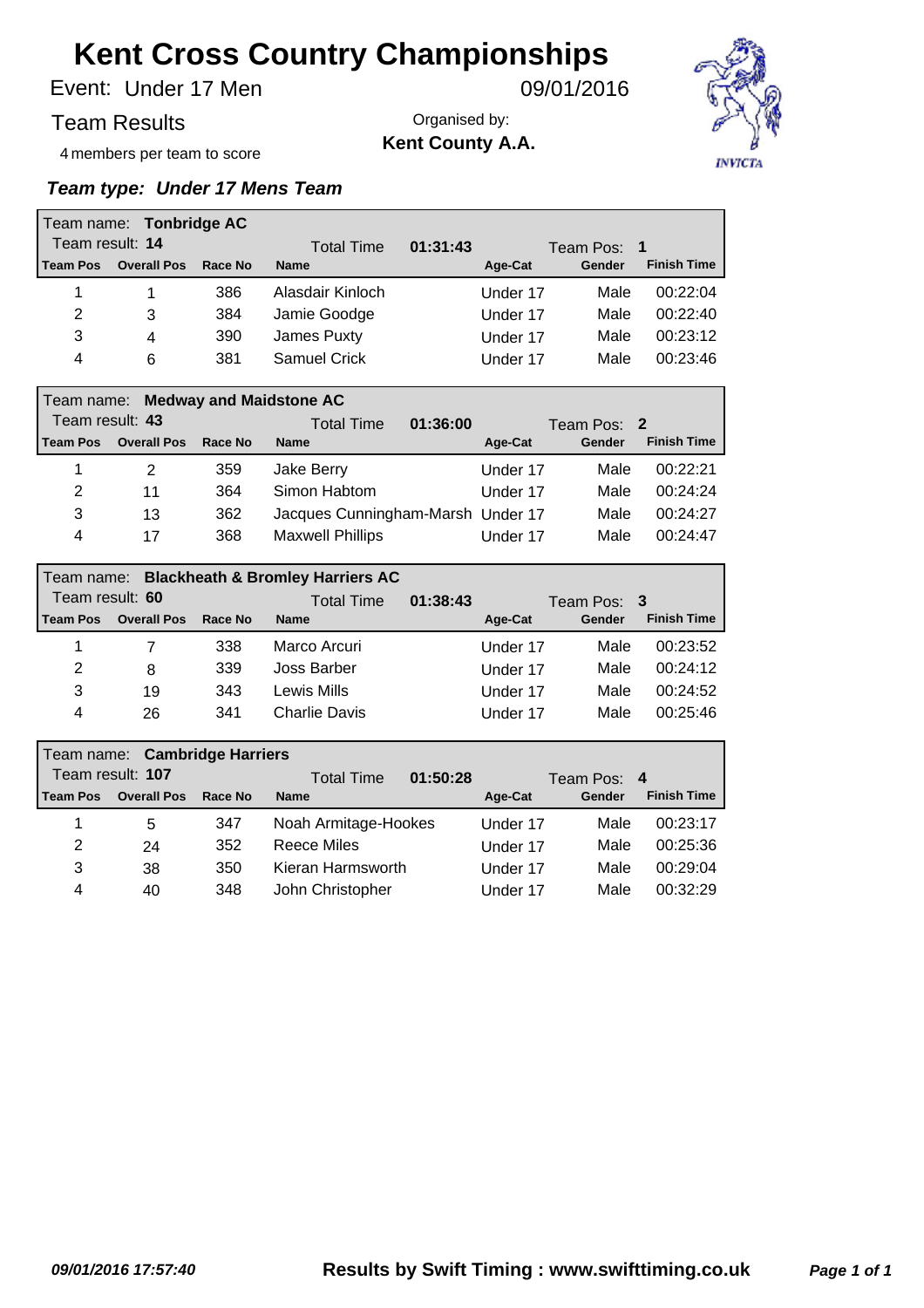Under 20 Men Event: 09/01/2016

Team Results

Organised by: **Kent County A.A.**



3 members per team to score

#### *Team type: Under 20 Mens Team*

|                 | Team name: Tonbridge AC |                             |                                |          |          |             |                    |
|-----------------|-------------------------|-----------------------------|--------------------------------|----------|----------|-------------|--------------------|
| Team result: 9  |                         |                             | <b>Total Time</b>              | 01:10:23 |          | Team Pos:   | 1                  |
| <b>Team Pos</b> | <b>Overall Pos</b>      | Race No                     | <b>Name</b>                    |          | Age-Cat  | Gender      | <b>Finish Time</b> |
| 1               | $\overline{2}$          | 420                         | Stuart Brown                   |          | Under 20 | Male        | 00:23:24           |
| 2               | 3                       | 426                         | Euan Nicholls                  |          | Under 20 | Male        | 00:23:29           |
| 3               | 4                       | 424                         | Luke Fisher                    |          | Under 20 | Male        | 00:23:29           |
|                 |                         |                             |                                |          |          |             |                    |
| Team name:      |                         |                             | <b>Medway and Maidstone AC</b> |          |          |             |                    |
| Team result: 25 |                         |                             | <b>Total Time</b>              | 01:13:17 |          | Team Pos: 2 |                    |
| <b>Team Pos</b> | <b>Overall Pos</b>      | Race No                     | <b>Name</b>                    |          | Age-Cat  | Gender      | <b>Finish Time</b> |
| 1               | 5                       | 416                         | Cameron Payas                  |          | Under 20 | Male        | 00:23:37           |
| 2               | 9                       | 415                         | <b>Teweldebrhan Menges</b>     |          | Under 20 | Male        | 00:24:17           |
| 3               | 11                      | 414                         | Alexander Lindfield            |          | Under 20 | Male        | 00:25:22           |
|                 |                         |                             |                                |          |          |             |                    |
| Team name:      |                         | <b>Dartford Harriers AC</b> |                                |          |          |             |                    |
| Team result: 27 |                         |                             | <b>Total Time</b>              | 01:13:43 |          | Team Pos:   | 3                  |
| <b>Team Pos</b> | <b>Overall Pos</b>      | Race No                     | <b>Name</b>                    |          | Age-Cat  | Gender      | <b>Finish Time</b> |
| 1               | 6                       | 405                         | <b>Jamie Atkins</b>            |          | Under 20 | Male        | 00:23:50           |
| 2               | 8                       | 407                         | Alex Cameron                   |          | Under 20 | Male        | 00:24:07           |
| 3               | 13                      | 406                         | Connor Burford                 |          | Under 20 | Male        | 00:25:45           |

|                 | Team name: Invicta East Kent AC |                        |              |             |          |        |                    |  |  |  |
|-----------------|---------------------------------|------------------------|--------------|-------------|----------|--------|--------------------|--|--|--|
| Team result: 30 |                                 | 01:14:07<br>Total Time |              | Team Pos: 4 |          |        |                    |  |  |  |
| <b>Team Pos</b> | <b>Overall Pos</b>              | Race No                | <b>Name</b>  |             | Age-Cat  | Gender | <b>Finish Time</b> |  |  |  |
|                 |                                 | 412                    | Abel Tsegay  |             | Under 20 | Male   | 00:22:13           |  |  |  |
| 2               | 14                              | 409                    | Ben Hall     |             | Under 20 | Male   | 00:25:45           |  |  |  |
| 3               | 15                              | 408                    | Jamie Carley |             | Under 20 | Male   | 00:26:09           |  |  |  |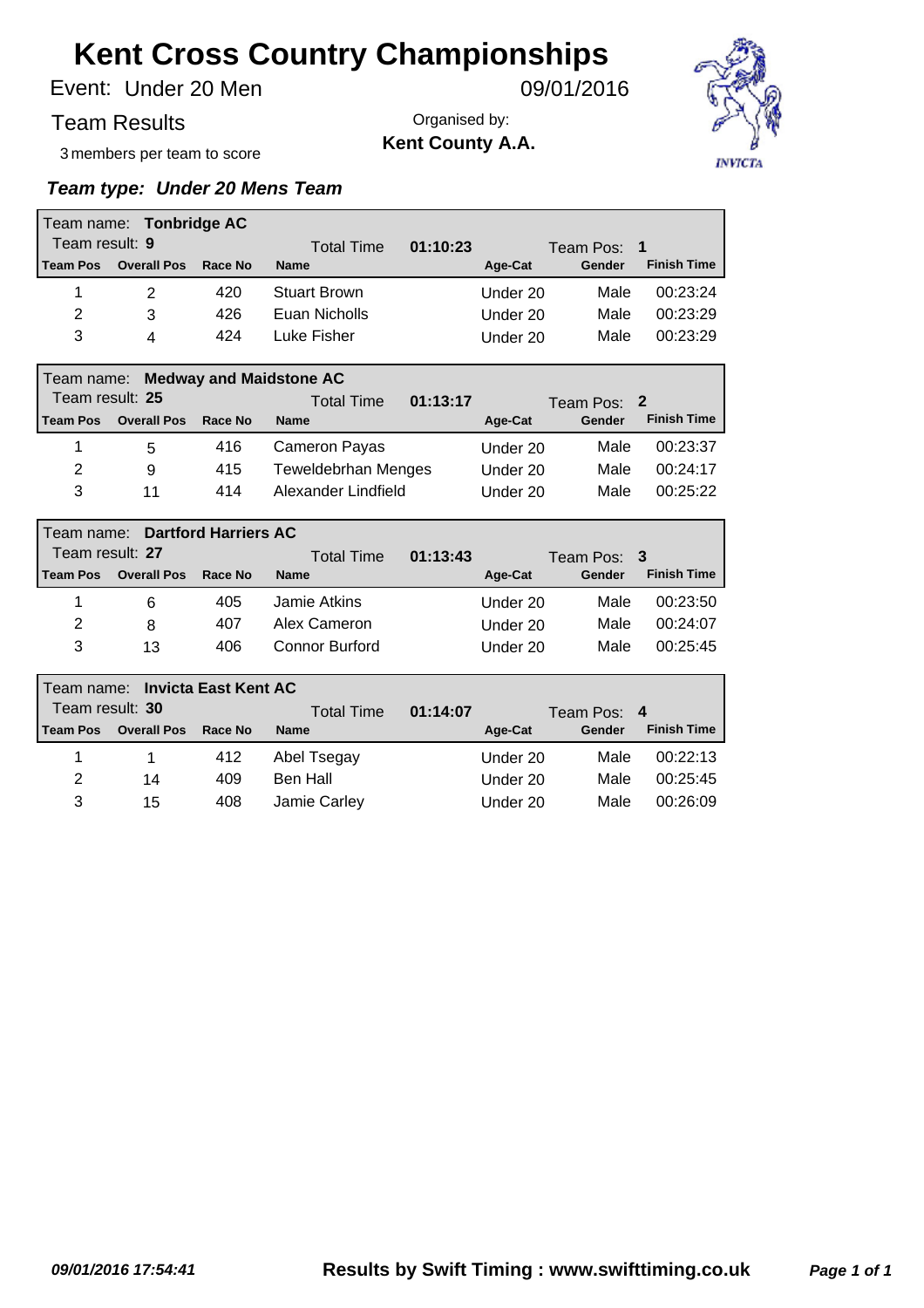Senior Men Event: 09/01/2016

Team Results

Organised by:

**Kent County A.A.**



6 members per team to score

|                 | Team name: Tonbridge AC |         |                               |            |           |                    |
|-----------------|-------------------------|---------|-------------------------------|------------|-----------|--------------------|
| Team result: 38 |                         |         | 04:16:34<br><b>Total Time</b> |            | Team Pos: | 1                  |
| <b>Team Pos</b> | <b>Overall Pos</b>      | Race No | <b>Name</b>                   | Age-Cat    | Gender    | <b>Finish Time</b> |
| 1               | $\overline{2}$          | 685     | <b>Maximilian Nicholls</b>    | Under 20   | Male      | 00:41:35           |
| 2               | 4                       | 669     | <b>Benedict Cole</b>          | Senior Men | Male      | 00:42:18           |
| 3               | 5                       | 675     | Corey De'ath                  | Under 20   | Male      | 00:42:37           |
| 4               | 6                       | 676     | George Duggan                 | Under 20   | Male      | 00:42:42           |
| 5               | 10                      | 672     | Thomas Cox                    | Senior Men | Male      | 00:43:35           |
| 6               | 11                      | 679     | Alexander Howard              | Senior Men | Male      | 00:43:44           |
|                 |                         |         |                               |            |           |                    |
| Team name:      | <b>Kent AC</b>          |         |                               |            |           |                    |
| Team result: 60 |                         |         | <b>Total Time</b><br>04:19:19 |            | Team Pos: | $\mathbf{2}$       |
| <b>Team Pos</b> | <b>Overall Pos</b>      | Race No | <b>Name</b>                   | Age-Cat    | Gender    | <b>Finish Time</b> |
| 1               | 1                       | 593     | John Gilbert                  | Senior Men | Male      | 00:41:21           |
| 2               | 3                       | 595     | <b>Christopher Greenwood</b>  | Men 40-44  | Male      | 00:41:41           |
| 3               | $\overline{7}$          | 603     | <b>Neil Phillips</b>          | Senior Men | Male      | 00:42:50           |
| 4               | 12                      | 588     | Owen Hind                     | Senior Men | Male      | 00:43:53           |
| 5               | 14                      | 601     | David Morgan                  | Senior Men | Male      | 00:44:11           |

|                 | Team name: Medway and Maidstone AC |         |                          |          |            |             |                    |  |  |  |
|-----------------|------------------------------------|---------|--------------------------|----------|------------|-------------|--------------------|--|--|--|
|                 | Team result: 204                   |         | <b>Total Time</b>        | 04:38:22 |            | Team Pos: 3 |                    |  |  |  |
| <b>Team Pos</b> | <b>Overall Pos</b>                 | Race No | <b>Name</b>              |          | Age-Cat    | Gender      | <b>Finish Time</b> |  |  |  |
| 1               | 8                                  | 615     | Tom Collins              |          | Senior Men | Male        | 00:43:00           |  |  |  |
| 2               | 19                                 | 629     | Ben Tyler                |          | Senior Men | Male        | 00:44:47           |  |  |  |
| 3               | 28                                 | 631     | <b>Mark Wilkins</b>      |          | Senior Men | Male        | 00:46:01           |  |  |  |
| 4               | 43                                 | 623     | Lee Mcmeekin             |          | Men 40-44  | Male        | 00:47:34           |  |  |  |
| 5               | 49                                 | 628     | <b>Richard Tomlinson</b> |          | Men 45-49  | Male        | 00:47:50           |  |  |  |
| 6               | 57                                 | 626     | Barry Royden             |          | Men 45-49  | Male        | 00:49:09           |  |  |  |

|                  | Team name: Cambridge Harriers |         |                    |            |             |                    |  |  |  |  |
|------------------|-------------------------------|---------|--------------------|------------|-------------|--------------------|--|--|--|--|
| Team result: 250 |                               |         | Total Time         | 04:44:34   | Team Pos: 4 |                    |  |  |  |  |
| <b>Team Pos</b>  | <b>Overall Pos</b>            | Race No | <b>Name</b>        | Age-Cat    | Gender      | <b>Finish Time</b> |  |  |  |  |
|                  | 15                            | 498     | Robert Jackaman    | Senior Men | Male        | 00:44:16           |  |  |  |  |
| 2                | 21                            | 513     | <b>Chris Wyles</b> | Senior Men | Male        | 00:44:52           |  |  |  |  |
| 3                | 32                            | 499     | Danny Kendall      | Senior Men | Male        | 00:46:22           |  |  |  |  |
| 4                | 39                            | 497     | Stephen Hodges     | Senior Men | Male        | 00:46:55           |  |  |  |  |
| 5                | 69                            | 502     | James Macdonald    | Senior Men | Male        | 00:50:45           |  |  |  |  |
| 6                | 74                            | 508     | Christian Poulton  | Men 45-49  | Male        | 00:51:20           |  |  |  |  |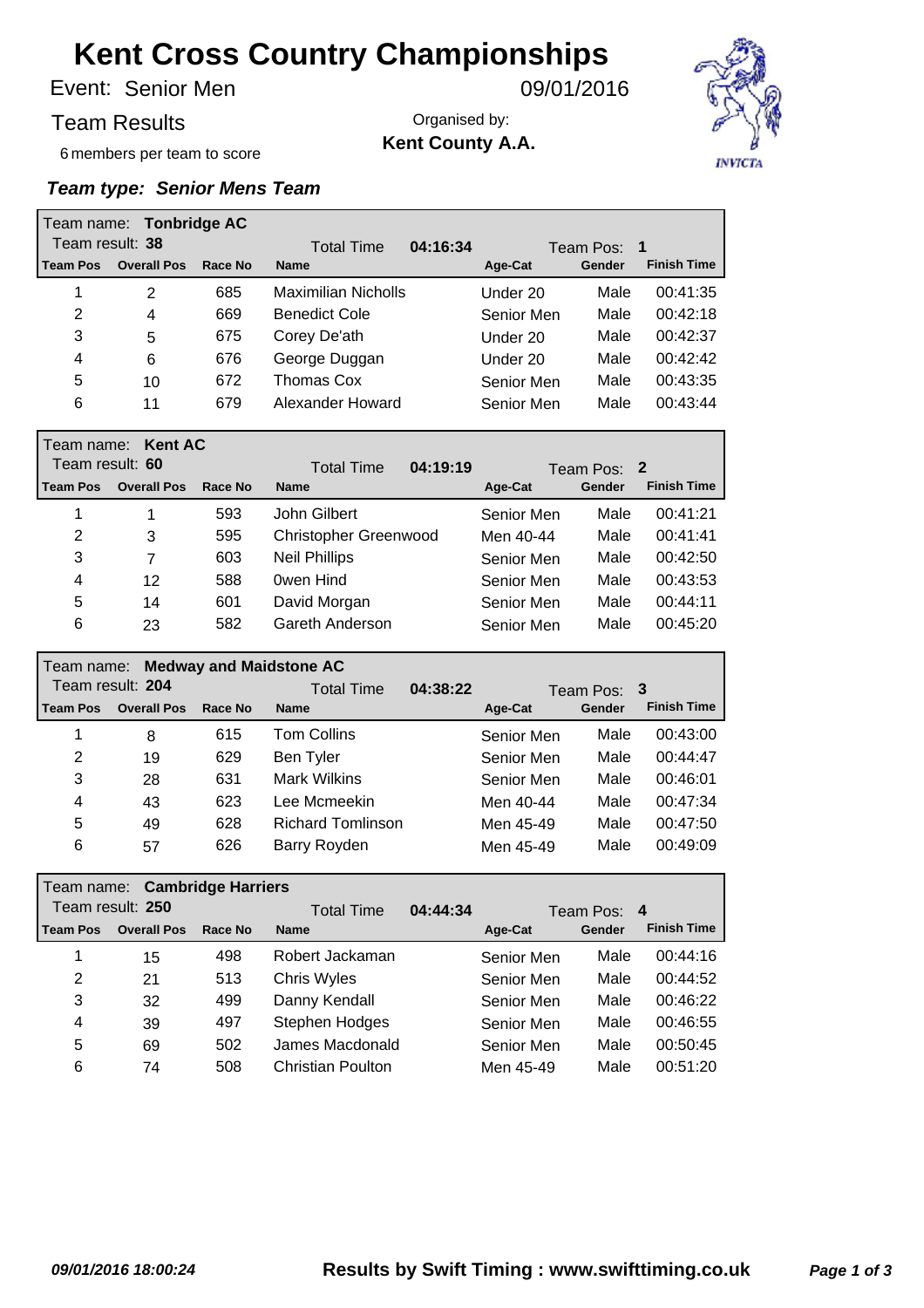Senior Men Event: 09/01/2016

Team Results

Organised by: **Kent County A.A.**



6 members per team to score

| <b>Blackheath &amp; Bromley Harriers AC</b><br>l Team name: |                    |         |                               |             |        |                    |  |  |  |
|-------------------------------------------------------------|--------------------|---------|-------------------------------|-------------|--------|--------------------|--|--|--|
| Team result: 258                                            |                    |         | 04:44:49<br><b>Total Time</b> | Team Pos: 5 |        |                    |  |  |  |
| <b>Team Pos</b>                                             | <b>Overall Pos</b> | Race No | <b>Name</b>                   | Age-Cat     | Gender | <b>Finish Time</b> |  |  |  |
|                                                             | 26                 | 459     | Daniel Brewer                 | Senior Men  | Male   | 00:45:40           |  |  |  |
| 2                                                           | 27                 | 458     | Ross Braden                   | Senior Men  | Male   | 00:45:40           |  |  |  |
| 3                                                           | 41                 | 465     | Gareth Evans                  | Senior Men  | Male   | 00:47:02           |  |  |  |
| 4                                                           | 51                 | 487     | Georges Vacharopoulos         | Senior Men  | Male   | 00:48:18           |  |  |  |
| 5                                                           | 55                 | 477     | Fintan Parkinson              | Senior Men  | Male   | 00:48:54           |  |  |  |
| 6                                                           | 58                 | 470     | Daniel Kennedy                | Senior Men  | Male   | 00:49:13           |  |  |  |

|                  | <b>Dartford Harriers AC</b><br>l Team name: _ |         |                     |          |                  |        |                    |  |  |  |
|------------------|-----------------------------------------------|---------|---------------------|----------|------------------|--------|--------------------|--|--|--|
| Team result: 387 |                                               |         | <b>Total Time</b>   | 05:01:14 | Team Pos:<br>- 6 |        |                    |  |  |  |
| l Team Pos       | <b>Overall Pos</b>                            | Race No | <b>Name</b>         |          | Age-Cat          | Gender | <b>Finish Time</b> |  |  |  |
| 1                | 56                                            | 516     | Chris Biddle        |          | Senior Men       | Male   | 00:49:02           |  |  |  |
| 2                | 60                                            | 529     | Craig Sharp         |          | Men 40-44        | Male   | 00:49:41           |  |  |  |
| 3                | 62                                            | 527     | Janusz Latala       |          | Senior Men       | Male   | 00:49:55           |  |  |  |
| 4                | 64                                            | 520     | Sam Dowler          |          | Senior Men       | Male   | 00:49:59           |  |  |  |
| 5                | 72                                            | 518     | Reuben Burford      |          | Men 40-44        | Male   | 00:51:14           |  |  |  |
| 6                | 73                                            | 523     | <b>Terry Hawkey</b> |          | Senior Men       | Male   | 00:51:20           |  |  |  |

| Team name: Tunbridge Wells Harriers |                    |         |                    |          |                  |        |                    |  |  |
|-------------------------------------|--------------------|---------|--------------------|----------|------------------|--------|--------------------|--|--|
| Team result: 387                    |                    |         | Total Time         | 05:00:51 | Team Pos:<br>- 7 |        |                    |  |  |
| <b>Team Pos</b>                     | <b>Overall Pos</b> | Race No | <b>Name</b>        |          | Age-Cat          | Gender | <b>Finish Time</b> |  |  |
|                                     | 37                 | 698     | Sam Begg           |          | Senior Men       | Male   | 00:46:48           |  |  |
| 2                                   | 48                 | 706     | Andrew Howey       |          | Men 50-54        | Male   | 00:47:49           |  |  |
| 3                                   | 52                 | 699     | Craig Chapman      |          | Men 40-44        | Male   | 00:48:30           |  |  |
| 4                                   | 80                 | 713     | Tom Woolley        |          | Senior Men       | Male   | 00:52:11           |  |  |
| 5                                   | 82                 | 703     | Kieran Fitzpatrick |          | Senior Men       | Male   | 00:52:26           |  |  |
| 6                                   | 88                 | 705     | Simon Howden       |          | Men 45-49        | Male   | 00:53:06           |  |  |

| <b>Dartford Road Runners</b><br>Team name: |                    |         |                   |          |             |        |                    |  |  |
|--------------------------------------------|--------------------|---------|-------------------|----------|-------------|--------|--------------------|--|--|
| Team result: 552                           |                    |         | Total Time        | 05:20:37 | Team Pos: 8 |        |                    |  |  |
| <b>Team Pos</b>                            | <b>Overall Pos</b> | Race No | <b>Name</b>       |          | Age-Cat     | Gender | <b>Finish Time</b> |  |  |
|                                            | 61                 | 536     | Steve Jarvis      |          | Men 40-44   | Male   | 00:49:54           |  |  |
| 2                                          | 86                 | 545     | Andrew Walpole    |          | Senior Men  | Male   | 00:52:44           |  |  |
| 3                                          | 89                 | 542     | Sam Proctor       |          | Senior Men  | Male   | 00:53:16           |  |  |
| 4                                          | 102                | 539     | Jack O'sullivan   |          | Men 45-49   | Male   | 00:54:35           |  |  |
| 5                                          | 103                | 535     | Jack Hargreaves   |          | Senior Men  | Male   | 00:54:36           |  |  |
| 6                                          | 111                | 541     | <b>Tony Piper</b> |          | Men 50-54   | Male   | 00:55:29           |  |  |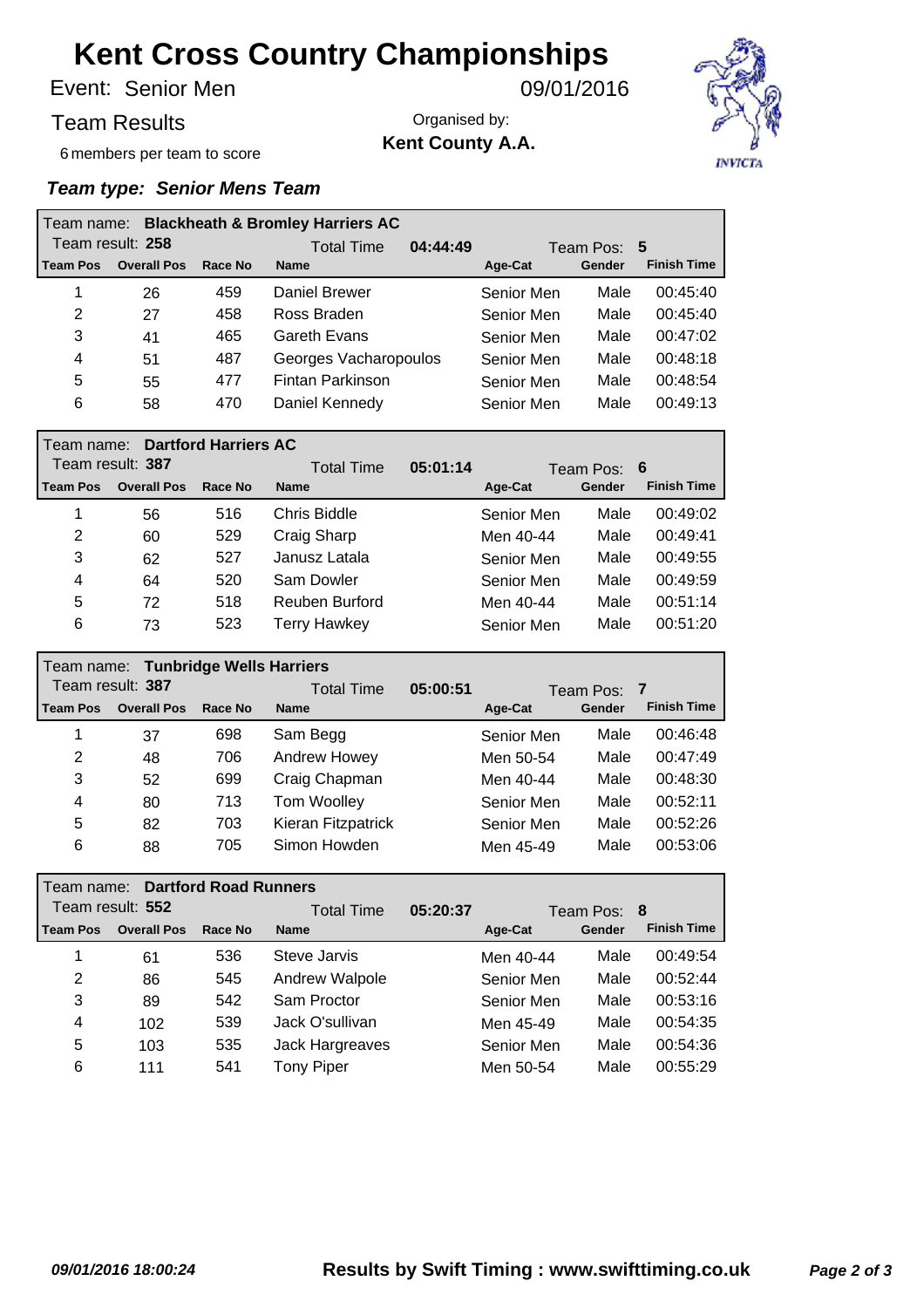Senior Men Event: 09/01/2016

Team Results

Organised by: **Kent County A.A.**



6 members per team to score

|                  | Team name: Folkestone Running Club |            |                      |             |            |        |                    |  |  |  |
|------------------|------------------------------------|------------|----------------------|-------------|------------|--------|--------------------|--|--|--|
| Team result: 589 |                                    | Total Time | 05:24:20             | Team Pos: 9 |            |        |                    |  |  |  |
| <b>Team Pos</b>  | <b>Overall Pos</b>                 | Race No    | <b>Name</b>          |             | Age-Cat    | Gender | <b>Finish Time</b> |  |  |  |
| 1                | 63                                 | 559        | David Weekes         |             | Men 50-54  | Male   | 00:49:56           |  |  |  |
| 2                | 67                                 | 555        | David Gillett        |             | Senior Men | Male   | 00:50:22           |  |  |  |
| 3                | 78                                 | 558        | Nicholas Steele      |             | Senior Men | Male   | 00:52:08           |  |  |  |
| 4                | 110                                | 557        | Peter Rider          |             | Men 45-49  | Male   | 00:55:29           |  |  |  |
| 5                | 132                                | 556        | Andrew Noble         |             | Men 50-54  | Male   | 00:57:15           |  |  |  |
| 6                | 139                                | 552        | <b>Paul Bartlett</b> |             | Men 40-44  | Male   | 00:59:08           |  |  |  |

|                  | <b>Istead and Ifield Harriers</b><br>l Team name: |         |                 |          |                    |        |                    |  |  |  |
|------------------|---------------------------------------------------|---------|-----------------|----------|--------------------|--------|--------------------|--|--|--|
| Team result: 697 |                                                   |         | Total Time      | 05:36:56 | Team Pos:<br>$-10$ |        |                    |  |  |  |
| <b>Team Pos</b>  | <b>Overall Pos</b>                                | Race No | <b>Name</b>     |          | Age-Cat            | Gender | <b>Finish Time</b> |  |  |  |
|                  | 91                                                | 573     | Ross Chapman    |          | Senior Men         | Male   | 00:53:35           |  |  |  |
| 2                | 95                                                | 580     | Daniel Walsh    |          | Senior Men         | Male   | 00:53:58           |  |  |  |
| 3                | 100                                               | 579     | Mark Simmonds   |          | Men 45-49          | Male   | 00:54:33           |  |  |  |
| 4                | 134                                               | 575     | Derek George    |          | Men 40-44          | Male   | 00:57:31           |  |  |  |
| 5                | 137                                               | 577     | Steven Mitchell |          | Men 40-44          | Male   | 00:58:05           |  |  |  |
| 6                | 140                                               | 578     | Mark Pywell     |          | Men 40-44          | Male   | 00:59:12           |  |  |  |

|                  | <b>Beckenham Running Club</b><br>l Team name: |         |                          |          |                   |        |                    |  |  |  |
|------------------|-----------------------------------------------|---------|--------------------------|----------|-------------------|--------|--------------------|--|--|--|
| Team result: 779 |                                               |         | <b>Total Time</b>        | 05:58:06 | Team Pos:<br>- 11 |        |                    |  |  |  |
| l Team Pos       | <b>Overall Pos</b>                            | Race No | <b>Name</b>              |          | Age-Cat           | Gender | <b>Finish Time</b> |  |  |  |
| 1                | 50                                            | 438     | <b>Christopher Minns</b> |          | Men 40-44         | Male   | 00:48:16           |  |  |  |
| 2                | 101                                           | 437     | Chris Lydon              |          | Men 50-54         | Male   | 00:54:34           |  |  |  |
| 3                | 108                                           | 436     | Simon Harris             |          | Men 40-44         | Male   | 00:55:22           |  |  |  |
| 4                | 166                                           | 434     | Paul Browning            |          | Men 55-59         | Male   | 01:03:14           |  |  |  |
| 5                | 174                                           | 440     | Will Withecombe          |          | Senior Men        | Male   | 01:05:42           |  |  |  |
| 6                | 180                                           | 432     | Kenneth Baksh            |          | Men 60-64         | Male   | 01:10:55           |  |  |  |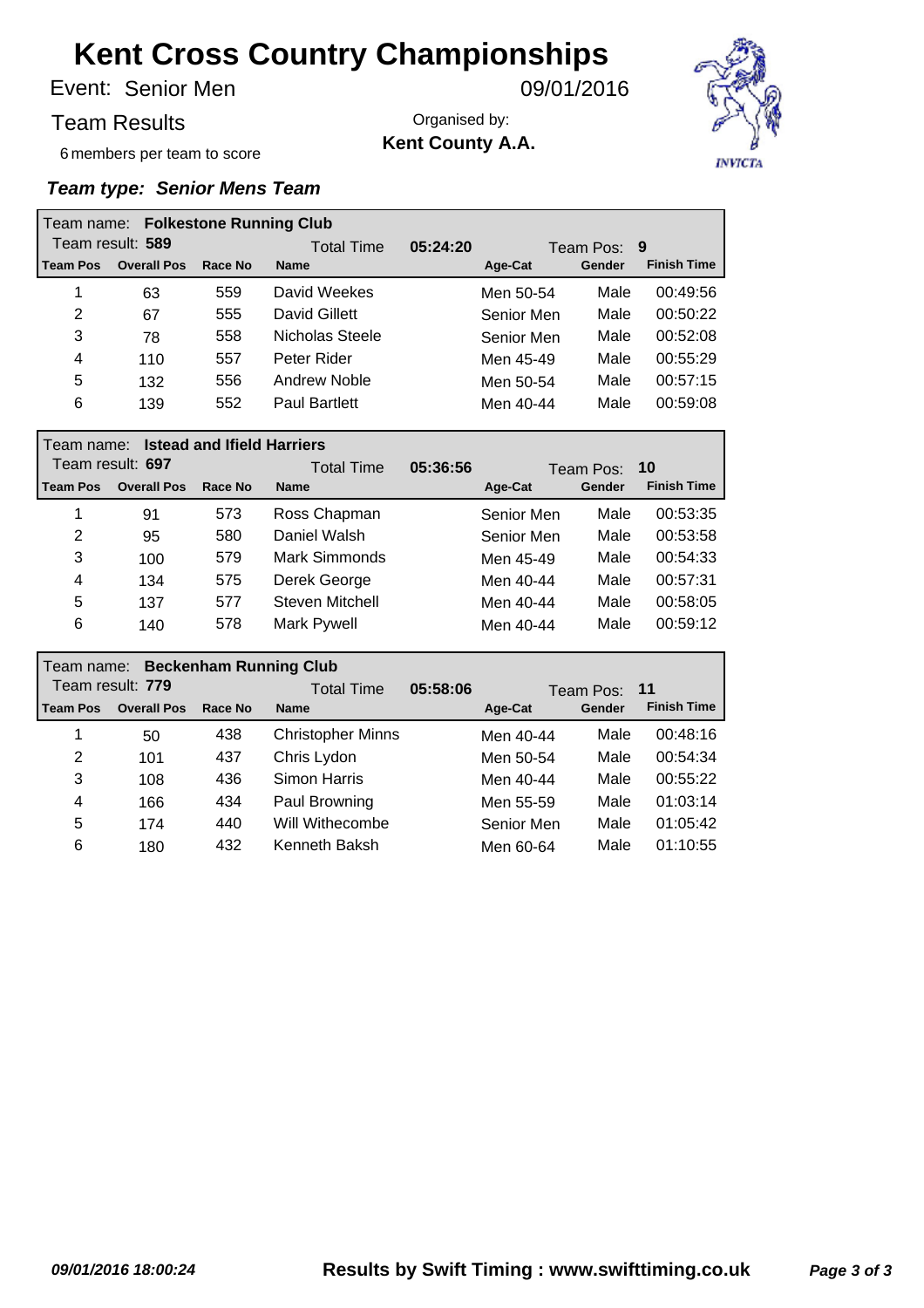Senior Men Event: 09/01/2016

12 members per team to score

Team Results

Organised by: **Kent County A.A.**



|                 | Team name: Tonbridge AC |         |                               |            |                |                    |
|-----------------|-------------------------|---------|-------------------------------|------------|----------------|--------------------|
|                 | Team result: 144        |         | <b>Total Time</b><br>08:44:18 |            | 1<br>Team Pos: |                    |
| <b>Team Pos</b> | <b>Overall Pos</b>      | Race No | <b>Name</b>                   | Age-Cat    | Gender         | <b>Finish Time</b> |
| 1               | $\overline{2}$          | 685     | Maximilian Nicholls           | Under 20   | Male           | 00:41:35           |
| 2               | 4                       | 669     | <b>Benedict Cole</b>          | Senior Men | Male           | 00:42:18           |
| 3               | 5                       | 675     | Corey De'ath                  | Under 20   | Male           | 00:42:37           |
| 4               | 6                       | 676     | George Duggan                 | Under 20   | Male           | 00:42:42           |
| 5               | 10                      | 672     | Thomas Cox                    | Senior Men | Male           | 00:43:35           |
| 6               | 11                      | 679     | Alexander Howard              | Senior Men | Male           | 00:43:44           |
| 7               | 13                      | 690     | Ben Reynolds                  | Men 50-54  | Male           | 00:44:05           |
| 8               | 16                      | 689     | Julian Rendall                | Senior Men | Male           | 00:44:21           |
| 9               | 17                      | 671     | <b>Timothy Corby</b>          | Senior Men | Male           | 00:44:35           |
| 10              | 18                      | 696     | Daniel Watt                   | Senior Men | Male           | 00:44:42           |
| 11              | 20                      | 664     | Nicholas Barrable             | Men 40-44  | Male           | 00:44:47           |
| 12              | 22                      | 665     | Daniel Bradley                | Senior Men | Male           | 00:45:10           |

| <b>Kent AC</b><br>Team name: |                    |         |                              |                                         |        |                    |  |  |
|------------------------------|--------------------|---------|------------------------------|-----------------------------------------|--------|--------------------|--|--|
| Team result: 264             |                    |         | <b>Total Time</b>            | 08:58:47<br>$\overline{2}$<br>Team Pos: |        |                    |  |  |
| <b>Team Pos</b>              | <b>Overall Pos</b> | Race No | <b>Name</b>                  | Age-Cat                                 | Gender | <b>Finish Time</b> |  |  |
| 1                            | 1                  | 593     | John Gilbert                 | Senior Men                              | Male   | 00:41:21           |  |  |
| 2                            | 3                  | 595     | <b>Christopher Greenwood</b> | Men 40-44                               | Male   | 00:41:41           |  |  |
| 3                            | 7                  | 603     | <b>Neil Phillips</b>         | Senior Men                              | Male   | 00:42:50           |  |  |
| 4                            | 12                 | 588     | Owen Hind                    | Senior Men                              | Male   | 00:43:53           |  |  |
| 5                            | 14                 | 601     | David Morgan                 | Senior Men                              | Male   | 00:44:11           |  |  |
| 6                            | 23                 | 582     | Gareth Anderson              | Senior Men                              | Male   | 00:45:20           |  |  |
| 7                            | 24                 | 607     | Jonathan Tipper              | Senior Men                              | Male   | 00:45:37           |  |  |
| 8                            | 31                 | 605     | <b>Philip Sanders</b>        | Men 40-44                               | Male   | 00:46:19           |  |  |
| 9                            | 34                 | 597     | Peter Lighting               | Senior Men                              | Male   | 00:46:37           |  |  |
| 10                           | 35                 | 596     | Tim Lawrence                 | Senior Men                              | Male   | 00:46:40           |  |  |
| 11                           | 38                 | 585     | <b>Stuart Beaney</b>         | Men 40-44                               | Male   | 00:46:50           |  |  |
| 12                           | 42                 | 587     | James Bowler                 | Senior Men                              | Male   | 00:47:22           |  |  |
|                              |                    |         |                              |                                         |        |                    |  |  |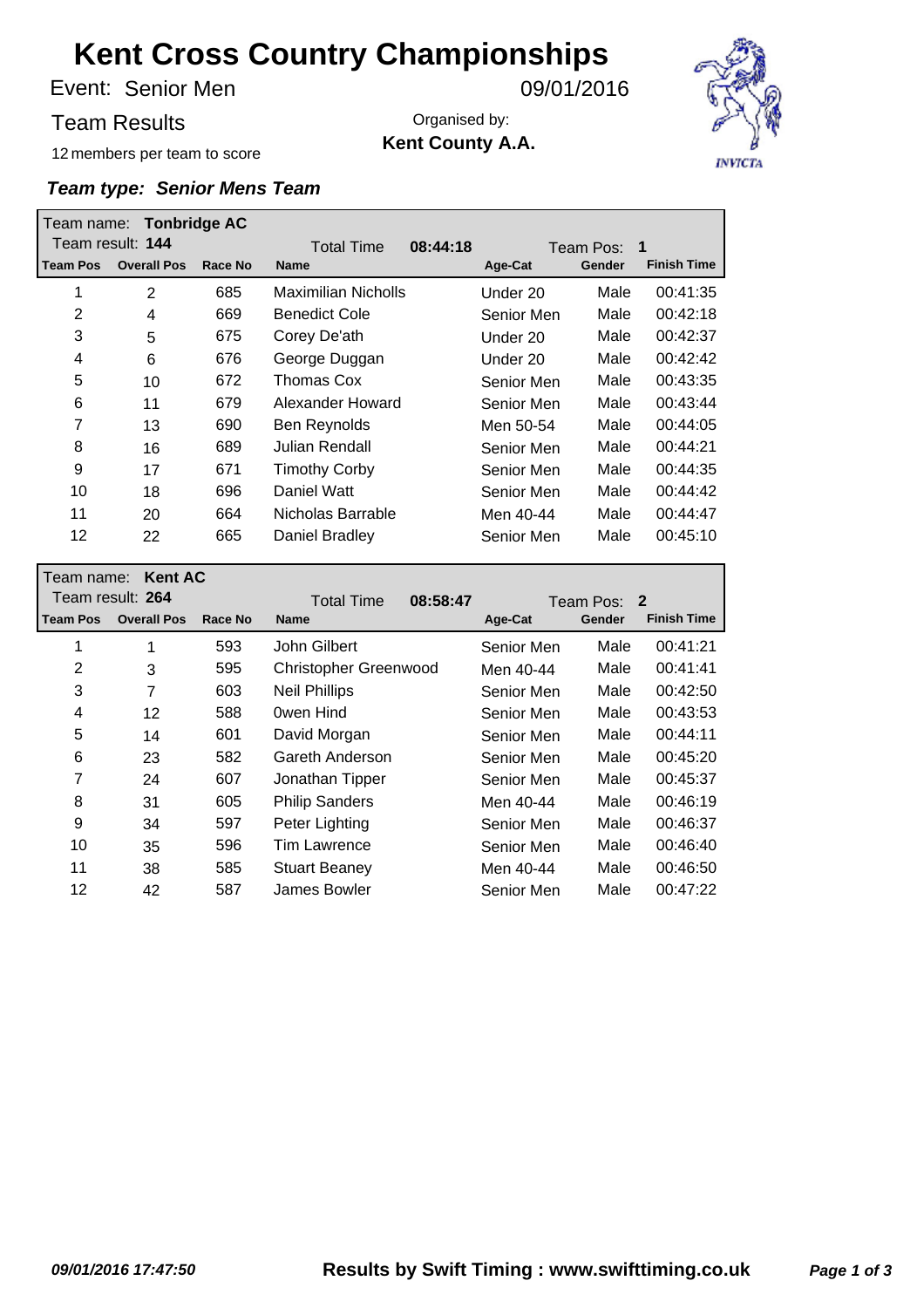Senior Men Event: 09/01/2016

Team Results

Organised by: **Kent County A.A.**



12 members per team to score

| <b>Medway and Maidstone AC</b><br>Team name: |                    |         |                          |          |                 |        |                    |
|----------------------------------------------|--------------------|---------|--------------------------|----------|-----------------|--------|--------------------|
| Team result: 754                             |                    |         | <b>Total Time</b>        | 09:58:23 | -3<br>Team Pos: |        |                    |
| l Team Pos                                   | <b>Overall Pos</b> | Race No | <b>Name</b>              |          | Age-Cat         | Gender | <b>Finish Time</b> |
| 1                                            | 8                  | 615     | <b>Tom Collins</b>       |          | Senior Men      | Male   | 00:43:00           |
| $\overline{2}$                               | 19                 | 629     | Ben Tyler                |          | Senior Men      | Male   | 00:44:47           |
| 3                                            | 28                 | 631     | <b>Mark Wilkins</b>      |          | Senior Men      | Male   | 00:46:01           |
| 4                                            | 43                 | 623     | Lee Mcmeekin             |          | Men 40-44       | Male   | 00:47:34           |
| 5                                            | 49                 | 628     | <b>Richard Tomlinson</b> |          | Men 45-49       | Male   | 00:47:50           |
| 6                                            | 57                 | 626     | Barry Royden             |          | Men 45-49       | Male   | 00:49:09           |
| 7                                            | 59                 | 619     | James Griffin            |          | Senior Men      | Male   | 00:49:29           |
| 8                                            | 68                 | 617     | <b>Timothy Erskine</b>   |          | Senior Men      | Male   | 00:50:44           |
| 9                                            | 79                 | 620     | Allen Jones              |          | Men 45-49       | Male   | 00:52:08           |
| 10                                           | 109                | 618     | <b>Robert Fursey</b>     |          | Men 50-54       | Male   | 00:55:23           |
| 11                                           | 114                | 632     | <b>Gareth Williams</b>   |          | Men 45-49       | Male   | 00:55:42           |
| 12                                           | 121                | 621     | <b>Justin Lane</b>       |          | Men 40-44       | Male   | 00:56:30           |

| Team name: Cambridge Harriers |         |                          |          |                |        |                    |  |
|-------------------------------|---------|--------------------------|----------|----------------|--------|--------------------|--|
| Team result: 864              |         | <b>Total Time</b>        | 10:12:01 | 4<br>Team Pos: |        |                    |  |
| <b>Overall Pos</b>            | Race No | <b>Name</b>              |          | Age-Cat        | Gender | <b>Finish Time</b> |  |
| 15                            | 498     | Robert Jackaman          |          | Senior Men     | Male   | 00:44:16           |  |
| 21                            | 513     | Chris Wyles              |          | Senior Men     | Male   | 00:44:52           |  |
| 32                            | 499     | Danny Kendall            |          | Senior Men     | Male   | 00:46:22           |  |
| 39                            | 497     | Stephen Hodges           |          | Senior Men     | Male   | 00:46:55           |  |
| 69                            | 502     | James Macdonald          |          | Senior Men     | Male   | 00:50:45           |  |
| 74                            | 508     | <b>Christian Poulton</b> |          | Men 45-49      | Male   | 00:51:20           |  |
| 77                            | 494     | Steven Groom             |          | Senior Men     | Male   | 00:52:04           |  |
| 81                            | 493     | Dom Fiore                |          | Men 40-44      | Male   | 00:52:18           |  |
| 92                            | 511     | Peter St Amour           |          | Senior Men     | Male   | 00:53:35           |  |
| 106                           | 500     | Andrew Knight            |          | Men 45-49      | Male   | 00:55:20           |  |
| 127                           | 496     | <b>Martin Hawkins</b>    |          | Men 50-54      | Male   | 00:56:59           |  |
| 131                           | 490     | Alan Black               |          | Men 60-64      | Male   | 00:57:08           |  |
|                               |         |                          |          |                |        |                    |  |